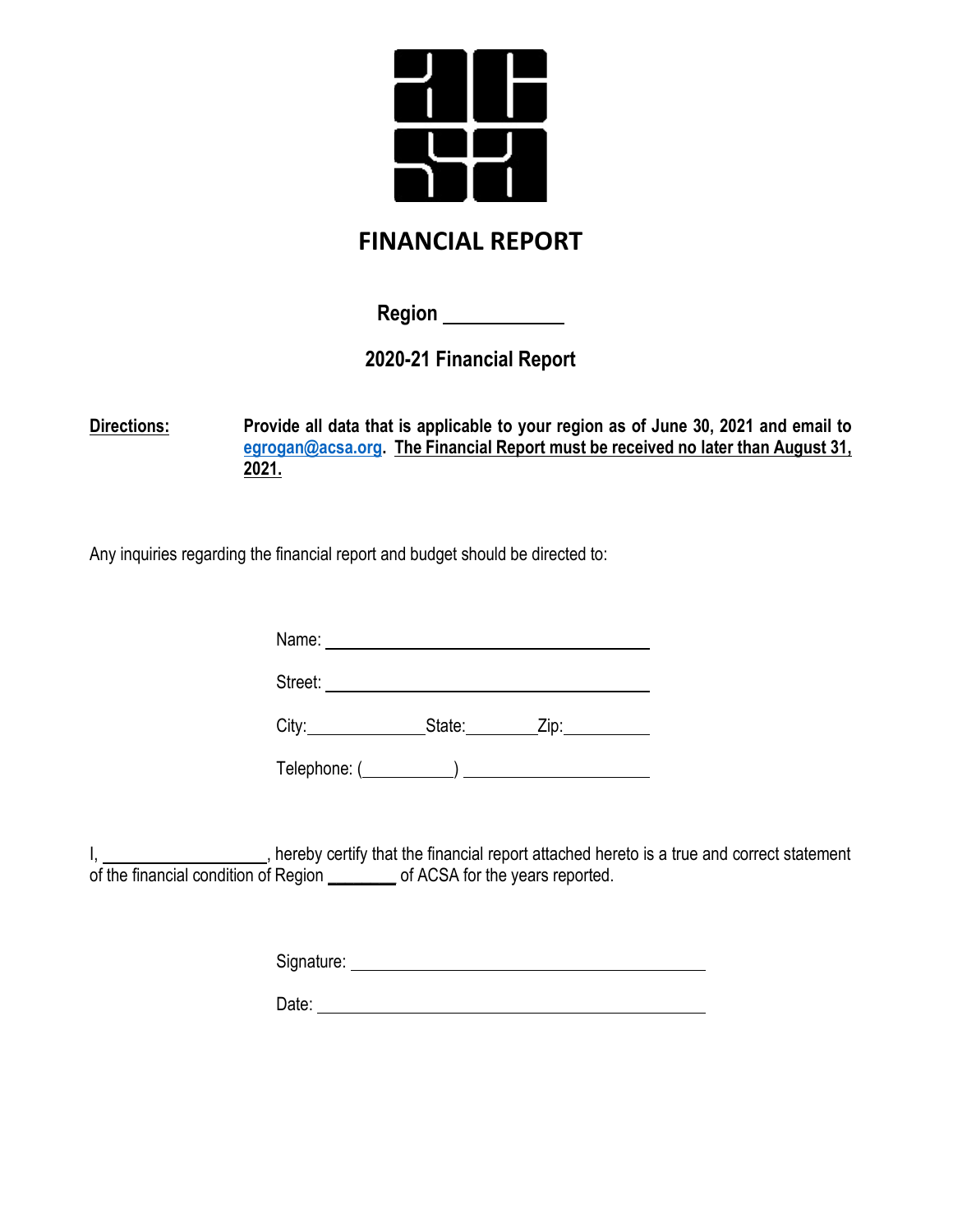### **ACSA REGION \_\_\_\_\_ INCOME & EXPENSE STATEMENT Period 07/01/20 through 06/30/21**

### **CASH BALANCES in the bank on 06/30/20 Start of Period**

| 1.  | Checking                                                     | \$                                                                                                                                                                                                                                         |
|-----|--------------------------------------------------------------|--------------------------------------------------------------------------------------------------------------------------------------------------------------------------------------------------------------------------------------------|
| 2.  | <b>Invested Reserves</b>                                     | \$                                                                                                                                                                                                                                         |
| 3.  | Total Cash Available on 06/30/20<br>(Lines 1 and 2 combined) | $\boldsymbol{\mathfrak{g}}$ 0                                                                                                                                                                                                              |
|     | <b>REVENUES: 07/01/20 through 06/30/21</b>                   |                                                                                                                                                                                                                                            |
| 4.  | <b>Dues Rebates</b>                                          | \$                                                                                                                                                                                                                                         |
| 5.  | Sponsorship Fees                                             | \$                                                                                                                                                                                                                                         |
| 6.  | <b>Region Conferences</b>                                    | \$                                                                                                                                                                                                                                         |
| 7.  | Interest Income                                              | \$<br><u>and the state of the state of the state of the state of the state of the state of the state of the state of the state of the state of the state of the state of the state of the state of the state of the state of the state</u> |
| 8.  | Dinner, Meal Fees                                            | \$                                                                                                                                                                                                                                         |
| 9.  | <b>Advertising Fees</b>                                      | \$                                                                                                                                                                                                                                         |
| 10. | <b>Contributions Received</b>                                | \$                                                                                                                                                                                                                                         |
| 11. | Other Income                                                 | \$                                                                                                                                                                                                                                         |
| 12. | <b>TOTAL REVENUES</b>                                        | $$^{0}$                                                                                                                                                                                                                                    |
|     | (Lines 4 through 11)                                         |                                                                                                                                                                                                                                            |
|     | <b>EXPENSES: 07/01/20 through 06/30/21</b>                   |                                                                                                                                                                                                                                            |
| 13. | <b>Professional Services</b>                                 | \$                                                                                                                                                                                                                                         |
| 14. | Honorariums                                                  | \$                                                                                                                                                                                                                                         |
| 15. | Printing                                                     | \$                                                                                                                                                                                                                                         |
| 16. | <b>Office Supplies</b>                                       | \$                                                                                                                                                                                                                                         |
| 17. | Rent                                                         | \$                                                                                                                                                                                                                                         |
| 18. | Telephone                                                    | \$                                                                                                                                                                                                                                         |
| 19. | Travel                                                       | \$                                                                                                                                                                                                                                         |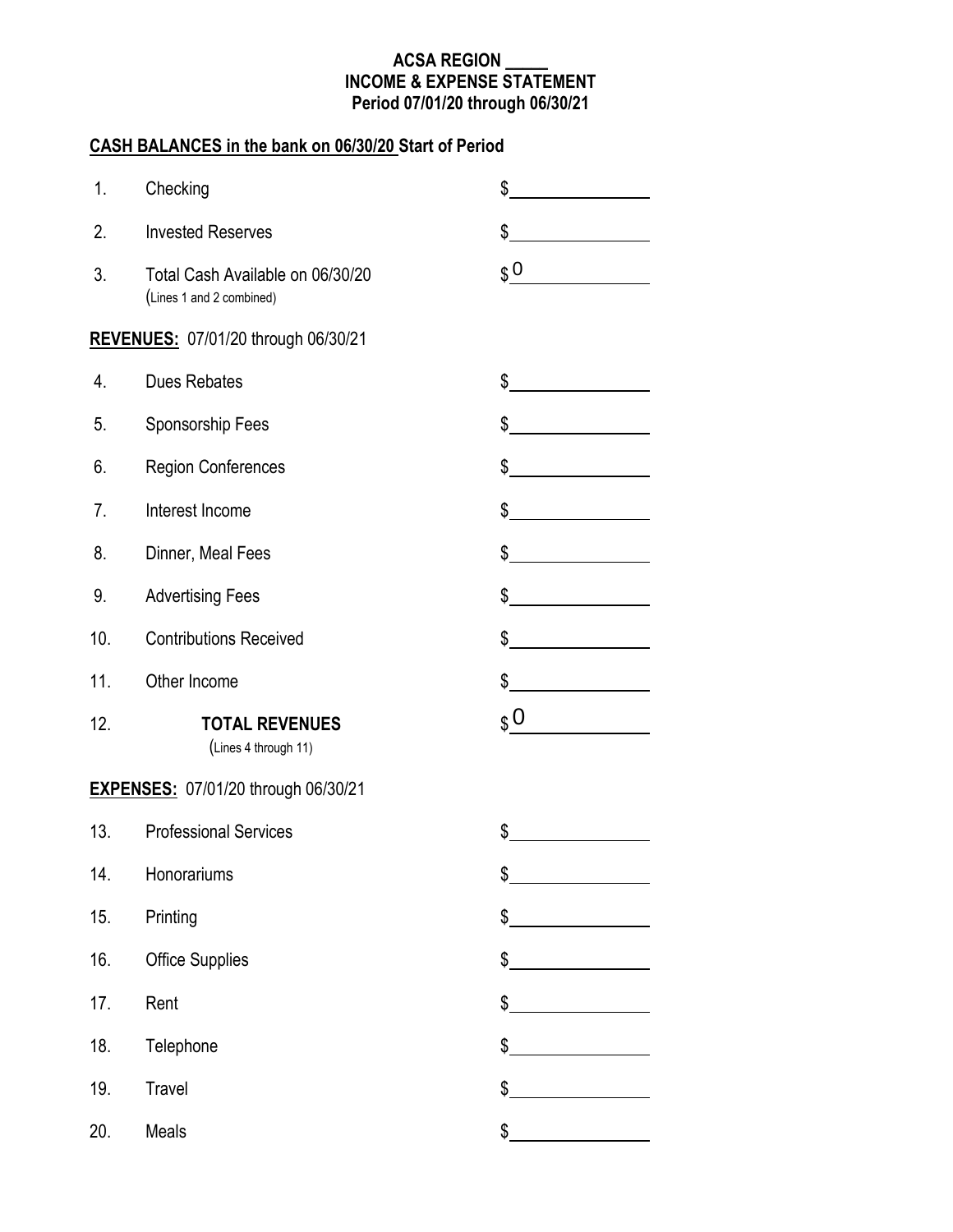### **ACSA Region\_\_\_\_\_\_ Expenses Page 2**

| 21.                                                 | Lodging                                                   | \$                                |          |  |  |
|-----------------------------------------------------|-----------------------------------------------------------|-----------------------------------|----------|--|--|
| 22.                                                 | Payments to Charters (Note 1)                             | \$                                |          |  |  |
| 23.                                                 | Contributions (Note 2)                                    | \$                                |          |  |  |
| 24.                                                 | Scholarships                                              | \$                                | No. Paid |  |  |
| 25.                                                 | Miscellaneous - Gen'l & Admin.                            | \$                                |          |  |  |
| 26.                                                 | <b>TOTAL EXPENSES</b><br>(Line 13 through 25)             | $\Omega$                          |          |  |  |
| 27.                                                 | <b>NET REVENUE (EXPENSE)</b><br>(Line 12 minus Line 26)   | $_{\circ}$ O                      |          |  |  |
| 28.                                                 | TOTAL CASH AVAILABLE on 06/30/21<br>(Line 3 plus Line 27) | $\boldsymbol{S}^{\boldsymbol{O}}$ |          |  |  |
| CASH BALANCES in the bank on 06/30/21 End of Period |                                                           |                                   |          |  |  |
| 29.                                                 | Checking                                                  | \$                                |          |  |  |
| 30.                                                 | <b>Invested Reserves</b>                                  | \$                                |          |  |  |

31. **TOTAL OF ALL CASH** \$

**Note 1**: Include all amounts paid to charters. Due to new IRS reporting requirements for Form 990, for rebates paid to charters please list on a separate page, the name of the charter, the recipient's name, their tax status, their EIN number, and the amount.

 $\boldsymbol{\mathfrak{g}}$  O

**Note 2**: Include in Contributions any amounts transferred from your region's normal funds such as cash and invested reserves accounts to establish a foundation in your region. Please list on a separate page, the name of the foundation, their tax status, their EIN number, and the amount.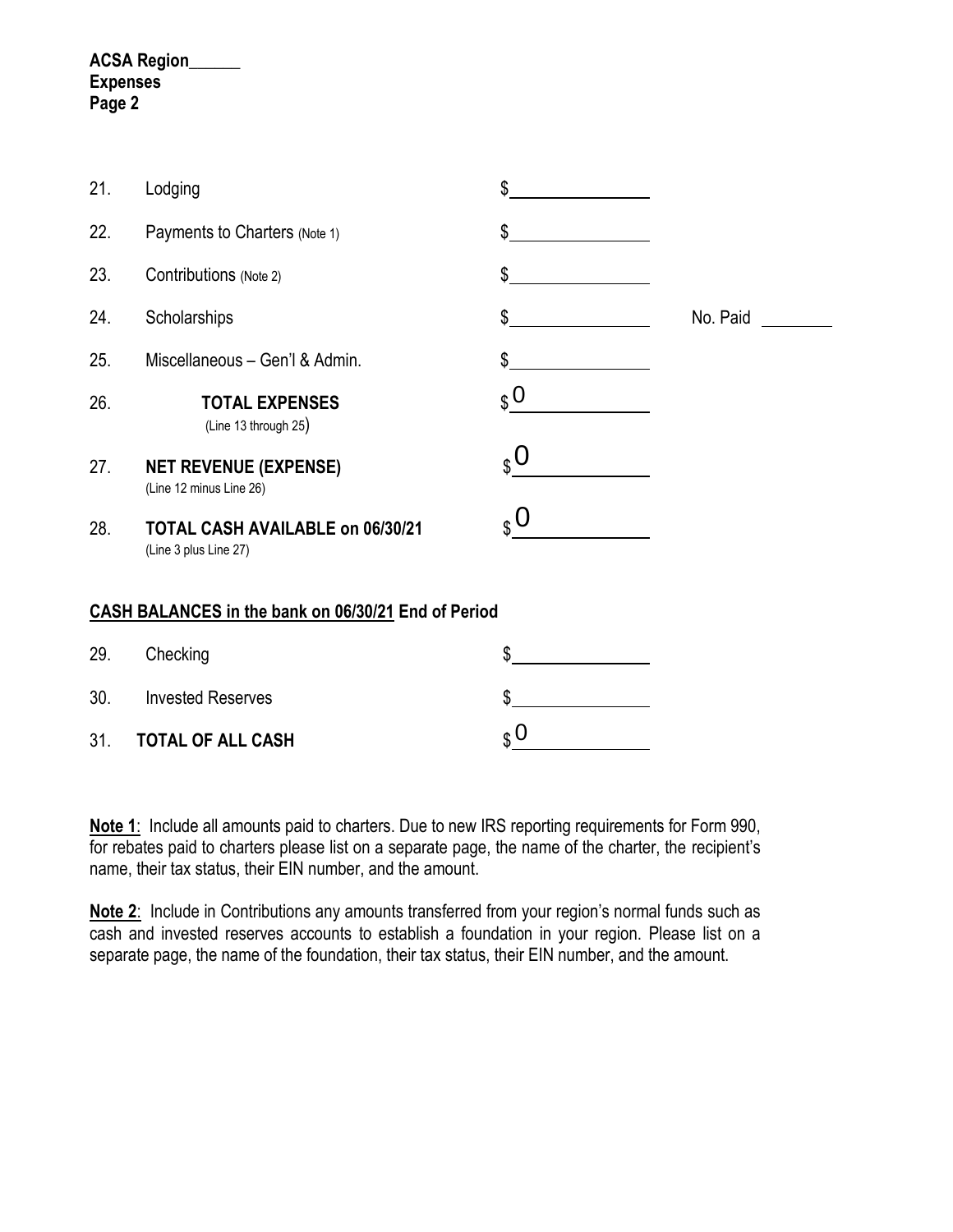### **ACCOUNT DESCRIPTIONS FOR INCOME AND EXPENSE STATEMENTS (CHART OF ACCOUNTS)**

**CASH BALANCE CHECKING** - This figure represents the amount in your checking account as of the last working day for the fiscal year ending June 30th.

**INVESTED RESERVES** - This figure will be the total amount you have invested in Money Market funds, Certificates of Deposit or any other type of vehicle in which you are investing your excess cash as of June 30th.

**TOTAL CASH AVAILABLE** - This line will be the total of the amounts of cash and invested reserves.

# **REVENUE**

**DUES REBATES** - This amount would be the total dues rebate received from State ACSA during the fiscal year July 1 through June 30.

**SPONSORSHIP FEES** – Amounts received from outside companies, firms, individuals to sponsor region activities.

**REGION CONFERENCES** - Amounts taken in by the region from members and/or non-members to cover region activity fees for any and all region conferences including events across several regions.

**INTEREST** - This amount represents all interest earned on region checking accounts, savings accounts, money market accounts, certificates of deposit or any other investments during fiscal year July 1 through June 30.

**DINNER, MEAL FEES** - Any amounts collected from attendees for dinners or other meals in your region during the fiscal year.

**ADVERTISING FEES** – Amounts received for advertising in region publications and websites.

**CONTRIBUTIONS RECEIVED** – Amounts received as contributions or donations from outside parties. Please list on a separate page the name, address, and amount of any contribution received over \$5,000.

**OTHER INCOME/REVENUE** - Any and all types of revenue received and deposited by your region during the fiscal year which do not fit into any above revenue classifications

# **EXPENSES**

**PROFESSIONAL SERVICES** - Any amounts paid in the fiscal year for auditing and accounting services, legal fees, program and computer costs, other professional and outside services such as website consultant, other consultants, and temporary help hired through agencies in connection with ACSA region activities. Must provide dollars paid to individuals over \$600 total in any one calendar year to State ACSA for IRS reporting.

**ACCOUNT DESCRIPTIONS FOR INCOME AND EXPENSE STATEMENTS (CHART OF ACCOUNTS) Page 2**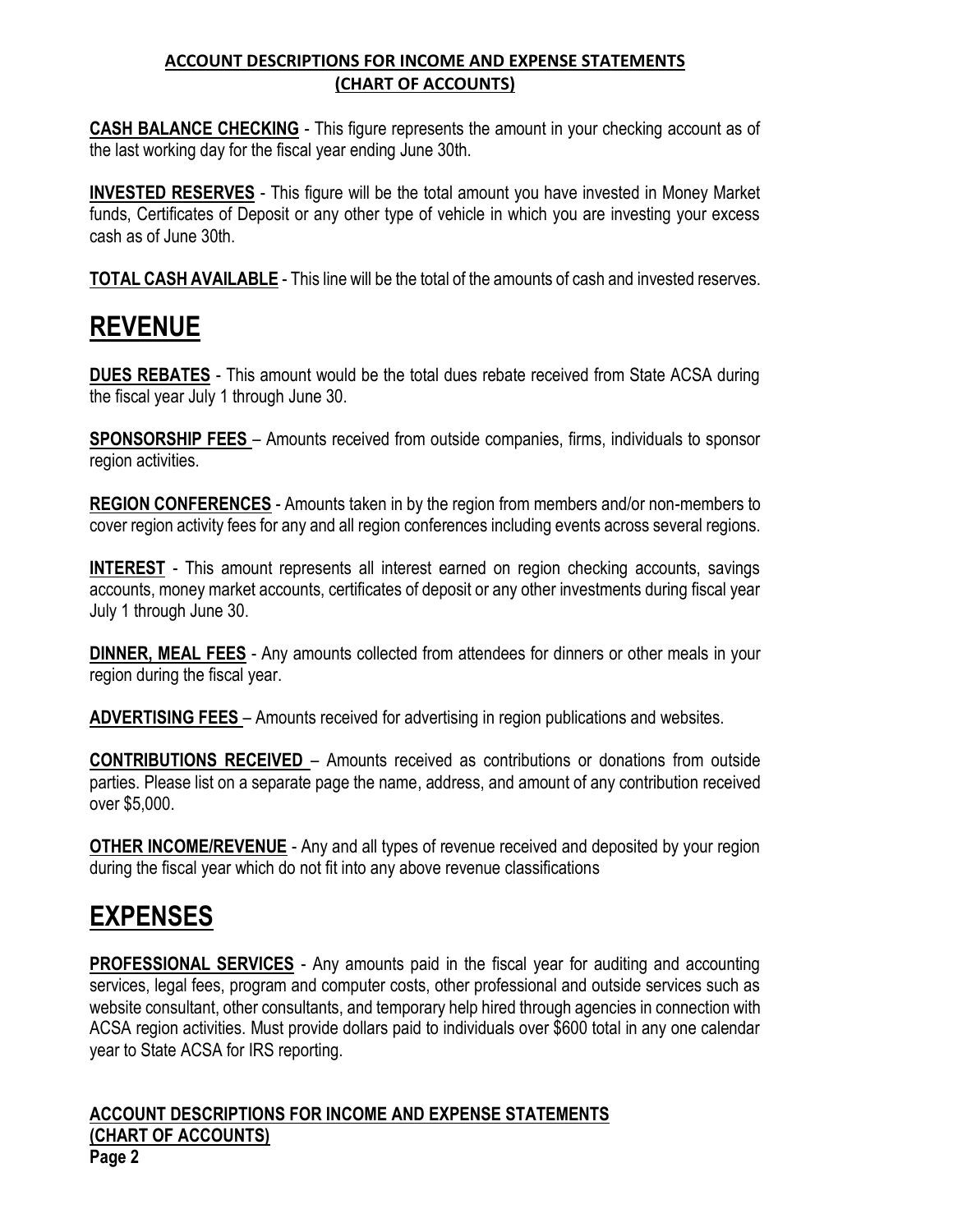**HONORARIUMS** - Amounts paid directly to presenters, speakers, individuals hired to conduct and present at region conferences, seminars, workshops, etc. Must provide dollars paid to individuals over \$600 total in any one calendar year to State ACSA for IRS reporting.

**PRINTING - PHOTOCOPY COSTS** - All printed material and photocopy-reproduction costs which is performed by an outside vendor or by a school district requiring reimbursement to the school.

**OFFICE SUPPLIES** - Cost of office supplies such as computer supplies, pens, pencils, erasers, adding machine tape, staples, etc. and the cost of stationery, envelopes and other paper products used in the daily course of business in the ACSA regions.

**RENT -** Any rent which may be required to be paid for equipment or office space in order to conduct the activities of the ACSA regions.

**TELEPHONE** - Your cost for telephone expenses such as equipment rental, line charges, cell phone charges in connection with ACSA business.

**TRAVEL** - Those charges for any cost on any form of public transportation in connection with ACSA business. Included also in this category is air travel, car rental, mileage reimbursement paid to regular members for use of their personal car in connection with ACSA business paid by the region and not reimbursed by State ACSA.

**MEALS** - Cost of any and all meals while away from the region office in connection with ACSA business which are paid by the region and not reimbursed by State ACSA. Include also in this expense category the cost of group meals and banquets.

**LODGING** - Cost of any and all lodging while away from the region office in connection with ACSA business which are not reimbursed by State ACSA.

**PAYMENTS TO CHARTERS** - The total amount of money which you pay for whatever reason to the charters in your region. See Note 1 for further instructions.

**CONTRIBUTIONS PAID** – Cost of any contributions/ donations made to charity or other individuals by the region. Please list on a separate page the name, address, and amount paid to the recipient.

**SCHOLARSHIPS** – Cost of scholarships paid to students, region members or potential members. Also include above the number of scholarships granted in the fiscal year. Please list on a separate page the name, address, amount paid to the recipient, and the purpose of the scholarship (i.e. attend ACSA Personnel Academy, etc.).

**MISCELLANEOUS - GENERAL & ADMINISTRATIVE** - Any other expenses incurred while conducting business for ACSA by members of the region which do not fit into any of the above categories.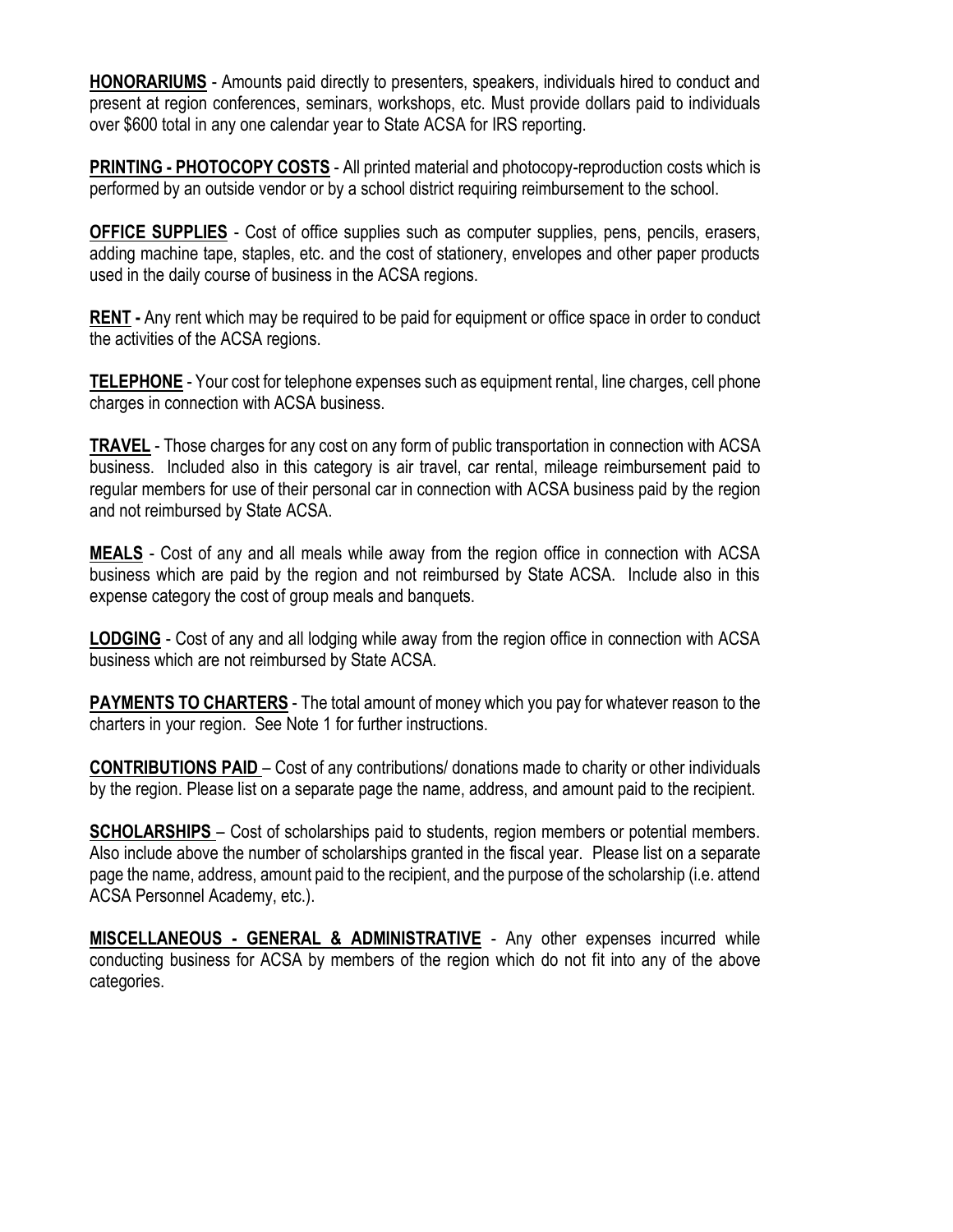#### **ACCOUNT DESCRIPTIONS FOR INCOME AND EXPENSE STATEMENTS (CHART OF ACCOUNTS) Page 3**

**NET REVENUE (EXPENSE)** - This line represents the difference between total income (line 12) and total expenses (line 26).

**TOTAL CASH AVAILABLE 06/30** - This line is the total of your total available cash at June 30th (line 3) and Net Revenue (Expense) (line 27).

**CASH BALANCES 06/30 END OF PERIOD** - This section breaks out the total on line 28 (Total Cash Available) by checking, invested reserves at the end of the period. Line 31 which reads "TOTAL" should equal line 28.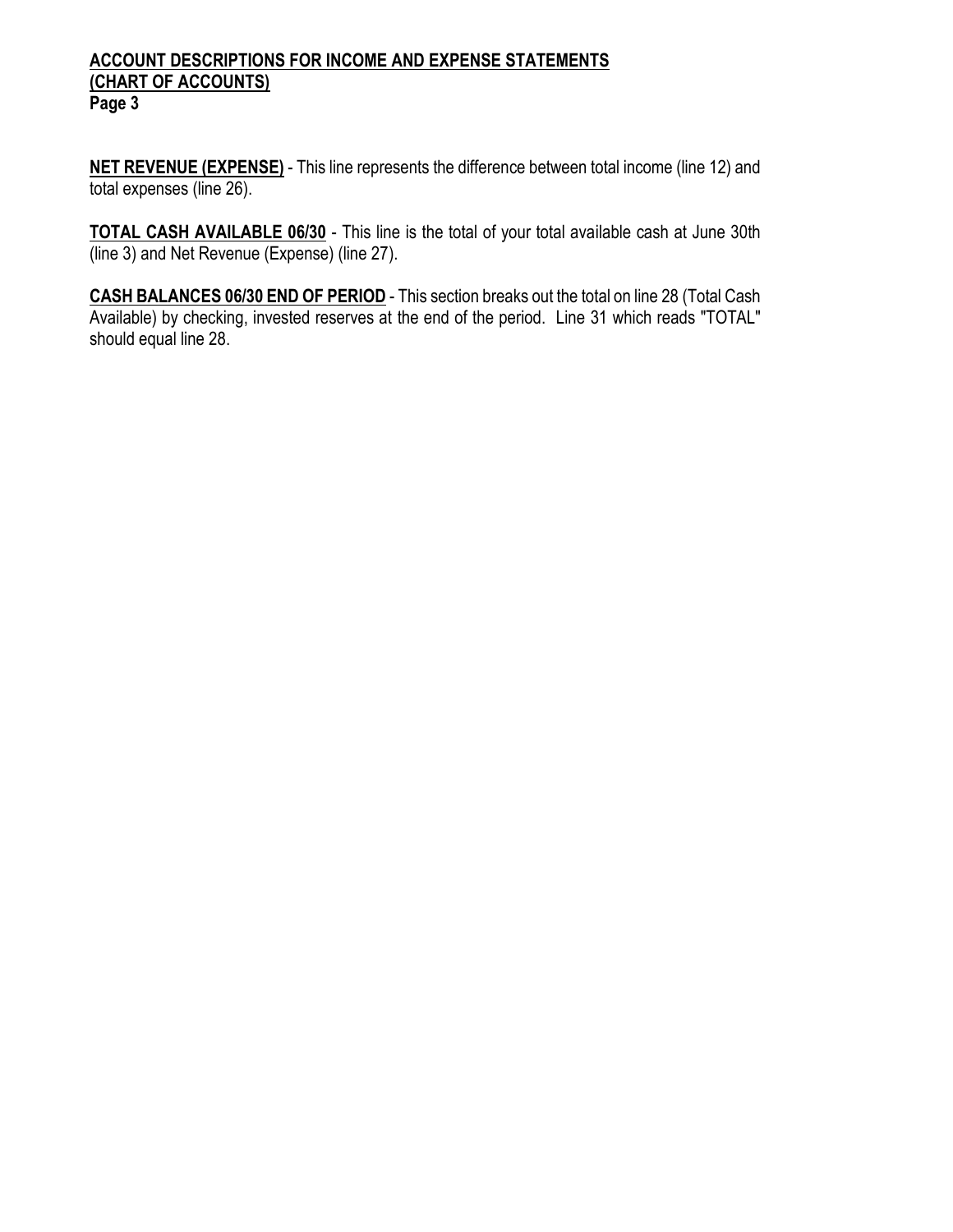## **List of All Payments to Every Charter**

| <b>Name of Charter</b> | <b>Recipients Name</b> | <b>Amount Paid</b> | EIN# | <b>Tax Status</b> |
|------------------------|------------------------|--------------------|------|-------------------|
|                        |                        |                    |      |                   |
|                        |                        |                    |      |                   |
|                        |                        |                    |      |                   |
|                        |                        |                    |      |                   |
|                        |                        |                    |      |                   |
|                        |                        |                    |      |                   |
|                        |                        |                    |      |                   |
|                        |                        |                    |      |                   |
|                        |                        |                    |      |                   |
|                        |                        |                    |      |                   |
|                        |                        |                    |      |                   |
|                        |                        |                    |      |                   |
|                        |                        |                    |      |                   |
|                        |                        |                    |      |                   |
|                        |                        |                    |      |                   |
|                        |                        |                    |      |                   |
|                        |                        |                    |      |                   |
|                        |                        |                    |      |                   |
|                        |                        |                    |      |                   |
|                        |                        |                    |      |                   |
|                        |                        |                    |      |                   |
|                        |                        |                    |      |                   |
|                        |                        |                    |      |                   |
|                        |                        |                    |      |                   |
|                        |                        |                    |      |                   |
|                        |                        |                    |      |                   |
|                        |                        |                    |      |                   |
|                        |                        |                    |      |                   |
|                        |                        |                    |      |                   |
|                        |                        |                    |      |                   |
|                        |                        |                    |      |                   |
|                        |                        |                    |      |                   |
|                        |                        |                    |      |                   |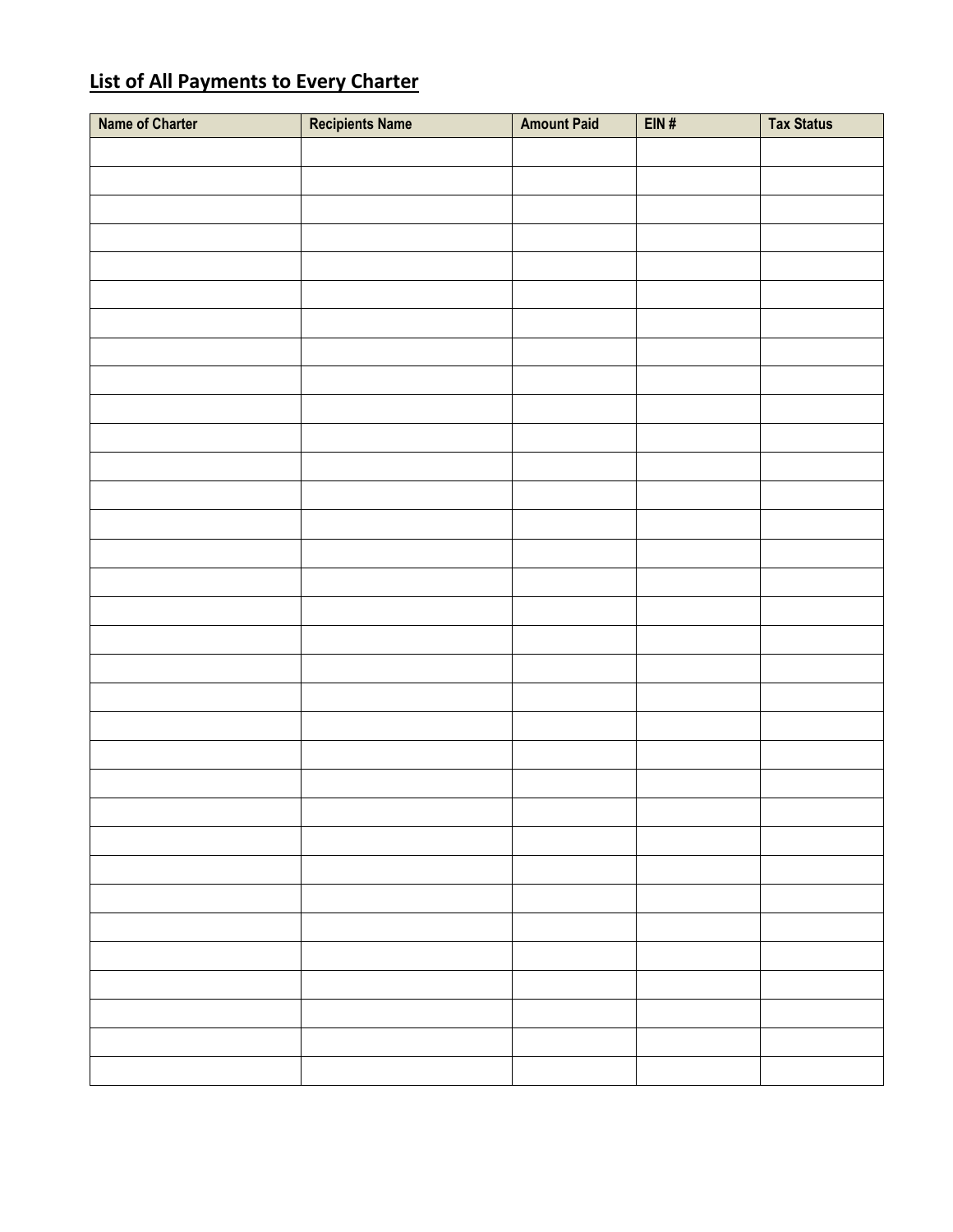## **Scholarships Awarded for 2020-21**

| Name of Recipient | <b>Address of Recipient</b> | <b>Amount Given</b> | Purpose |
|-------------------|-----------------------------|---------------------|---------|
|                   |                             |                     |         |
|                   |                             |                     |         |
|                   |                             |                     |         |
|                   |                             |                     |         |
|                   |                             |                     |         |
|                   |                             |                     |         |
|                   |                             |                     |         |
|                   |                             |                     |         |
|                   |                             |                     |         |
|                   |                             |                     |         |
|                   |                             |                     |         |
|                   |                             |                     |         |
|                   |                             |                     |         |
|                   |                             |                     |         |
|                   |                             |                     |         |
|                   |                             |                     |         |
|                   |                             |                     |         |
|                   |                             |                     |         |
|                   |                             |                     |         |
|                   |                             |                     |         |
|                   |                             |                     |         |
|                   |                             |                     |         |
|                   |                             |                     |         |
|                   |                             |                     |         |
|                   |                             |                     |         |
|                   |                             |                     |         |
|                   |                             |                     |         |
|                   |                             |                     |         |
|                   |                             |                     |         |
|                   |                             |                     |         |
|                   |                             |                     |         |
|                   |                             |                     |         |
|                   |                             |                     |         |